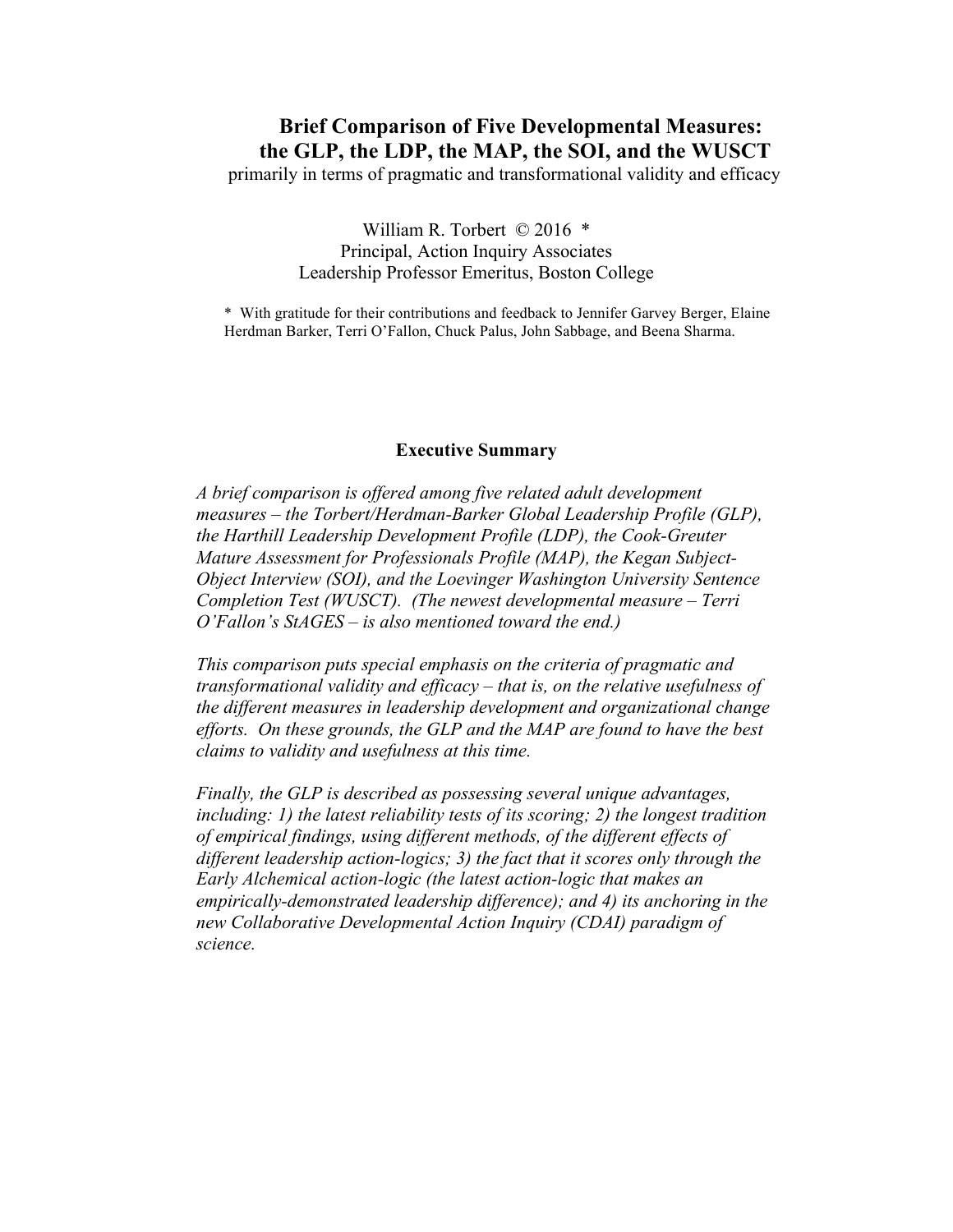What follows is a brief comparison among five related adult development measures – the Torbert/Herdman-Barker Global Leadership Profile (GLP), the Harthill Leadership Development Profile (LDP), the Cook-Greuter Mature Adult Profile (MAP), the Kegan Subject-Object Interview (SOI), and the Loevinger Washington University Sentence Completion Test (WUSCT). This comparison is, as you will see, not complete; rather, it puts special emphasis on the criteria of pragmatic and transformational validity and efficacy – that is, on the relative usefulness of the different measures in leadership development and organizational change efforts. (For prior peer reviewed published studies of the 45-year history of reliability and validity testing, see Torbert & different co-authors, 1987a, 1987b, 1994, 2004, 2009, 2013.)

Before making the comparisons among these measures, I offer a short history of my relationship to all of them. After making the comparisons, I offer a short history of the reliability and validity testing of the sentence-completion adult development measures (the WUSCT, LDP, MAP, and GLP), which are all predominantly based on sentence stems from the WUSCT.

## **My Relationship to the Five Measures and Particularly to the Four Sentence Completion Measures (WUSCT, LDP, MAP, GLP)**

Before offering the actual comparison among the measures, it is important to clarify my relationship to these five approaches, so that the reader can appreciate both my close familiarity with all five as well as my possible bias, given my current engagement with the GLP. I have been a colleague and friend of Bob Kegan's since 1974 (long before he and his associates created the SOI), as well as a colleague and friend of Susanne Cook-Greuter's since 1980, and of the Harthill owners from 1992. I also corresponded repeatedly with Jane Loevinger, who created the WUSCT measure, in the early 1980s, as I and my associates adapted Loevinger's measure and language into the Leadership Development Profile, with the capacity to offer feedback to in-the-field leaders.

I began doing empirical field and laboratory research on the relationship between people's developmental action-logic and their organizational leadership actions and effects in 1980. I have published peer-reviewed quantitative, qualitative, and action research, alone and with many colleagues on these issues ever since (most recently my June, 2013, *Integral Review* summary article, http://www.integral-review.org which contains the most detailed statistical analysis of the action inquiry approach to leadership development and organization transformation).

At the outset, I used Jane Loevinger's WUSCT in my adult development and organization transformation research, replacing four of the sentence stems with work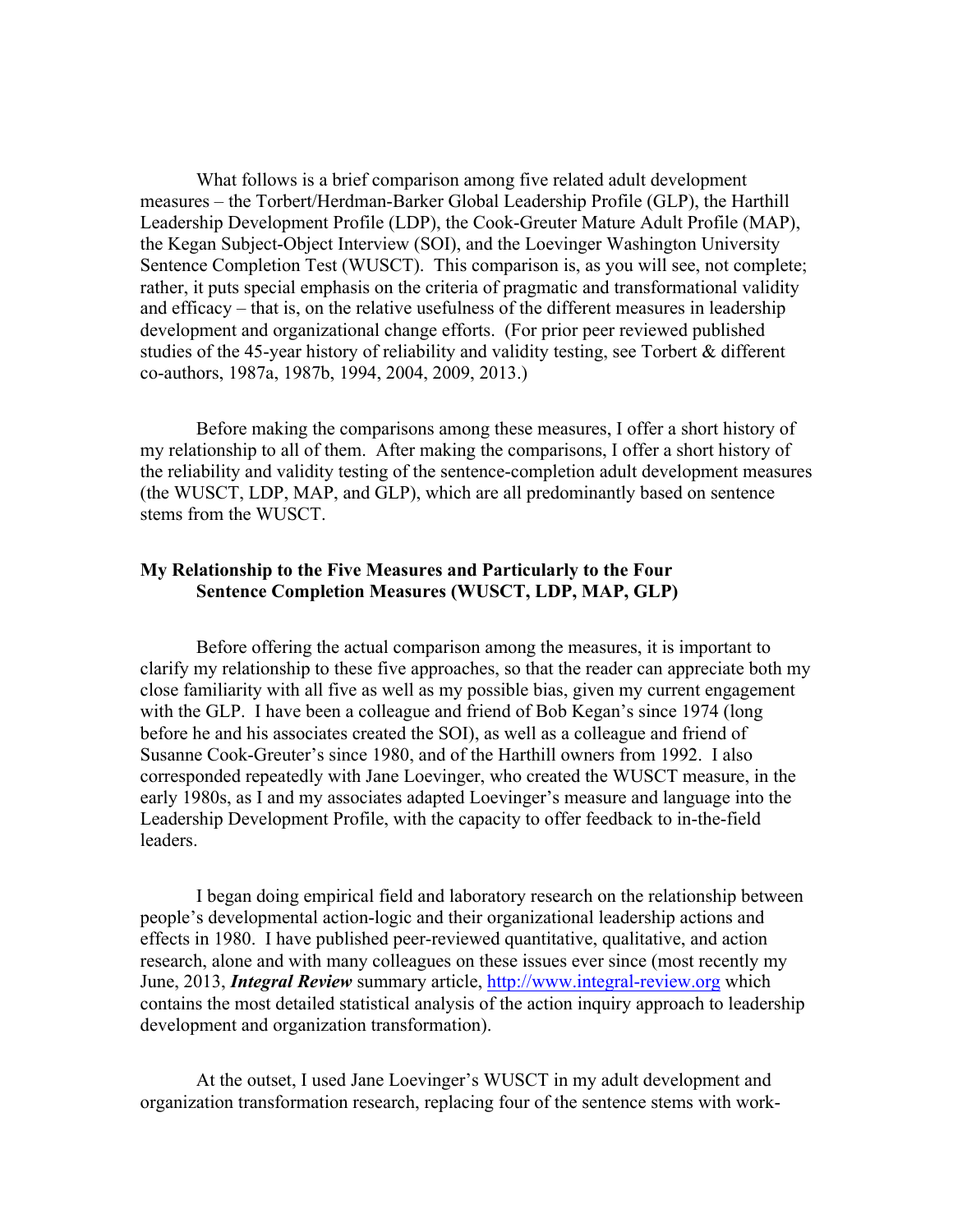related stems that had been independently validated (her form had been originally created for teenage girls and had no work-related stems). I engaged the Loevinger-certified scorer, Susanne Cook-Greuter, to score the sentence completion forms. I already had developed a theory of adult development that highlighted an early action-logic (the Expert) that Loevinger did not mention except as a transition point, and that defined later action-logics very differently from Loevinger. Cook-Greuter also diverged from Loevinger in her understanding of the later action-logics, and she eventually established the reliability and validity of a different conception and different scoring categories for the later action-logics in her 1999 Harvard doctoral dissertation (with both Kegan and myself on her committee). During the 1990s and early 2000s Cook-Greuter and I allied with Harthill Consulting in the UK to make the LDP commercially available, and we did some of the field research validating the measure during this time.

By 2005, Cook-Greuter separated from Harthill, allied with the Integral Institute, renamed her measure the MAP, with minor wording changes in some of the sentence stems from the LDP, becoming an ever more widely-known and respected scholar/practitioner in her own right. In 2010, the Harthill owners claimed the LDP intellectual property in its then current form as theirs exclusively (although they could not claim the sentence stems since they are in the public domain), and I too separated from Harthill. In 2012, Elaine Herdman-Barker (a Cook-Greuter trained scorer, as well as executive coach and consultant) and I created a slightly-different version of the instrument – the GLP (with the Loevinger and other pre-Harthill stems still making up 24 of the 30 GLP stems, and the GLP still scored by the same two scorers as the LDP).

Along with the slightly-revised instrument itself, Herdman-Barker and I also developed: 1) an entirely new set of feedback materials for business and research clients; and 2) invited 28 additional scholar-practitioners (half women, half men) to form the Action Inquiry Fellowship. This fellowship is intended to guard the integrity and ongoing inquiry process around the paradigm, theory, research, and practice formally known as Collaborative Developmental Action Inquiry (CDAI), which embraces and interweaves  $1<sup>st</sup>$ ,  $2<sup>nd</sup>$ , and  $3<sup>rd</sup>$ -person research and practice, including the GLP as our primary 3<sup>rd</sup>-person psychometric instrument. We attempt to test the validity and reliability of the GLP, not only in the field and statistically, but also through our efforts at timely action at our AI Fellows' twice-annual three-day retreats, our collaborative research and writing, our leadership development workshops, and our client engagements.

Thus, the reliability, validity, and field testing of the WUSCT, the LDP, the MAP, and the GLP have been cumulative since 1980, with new methods and practices emerging in recent years, as will be discussed in more detail below. First, however, I offer the following direct comparison among the five measures in terms of their validity and efficacy from a client's perspective.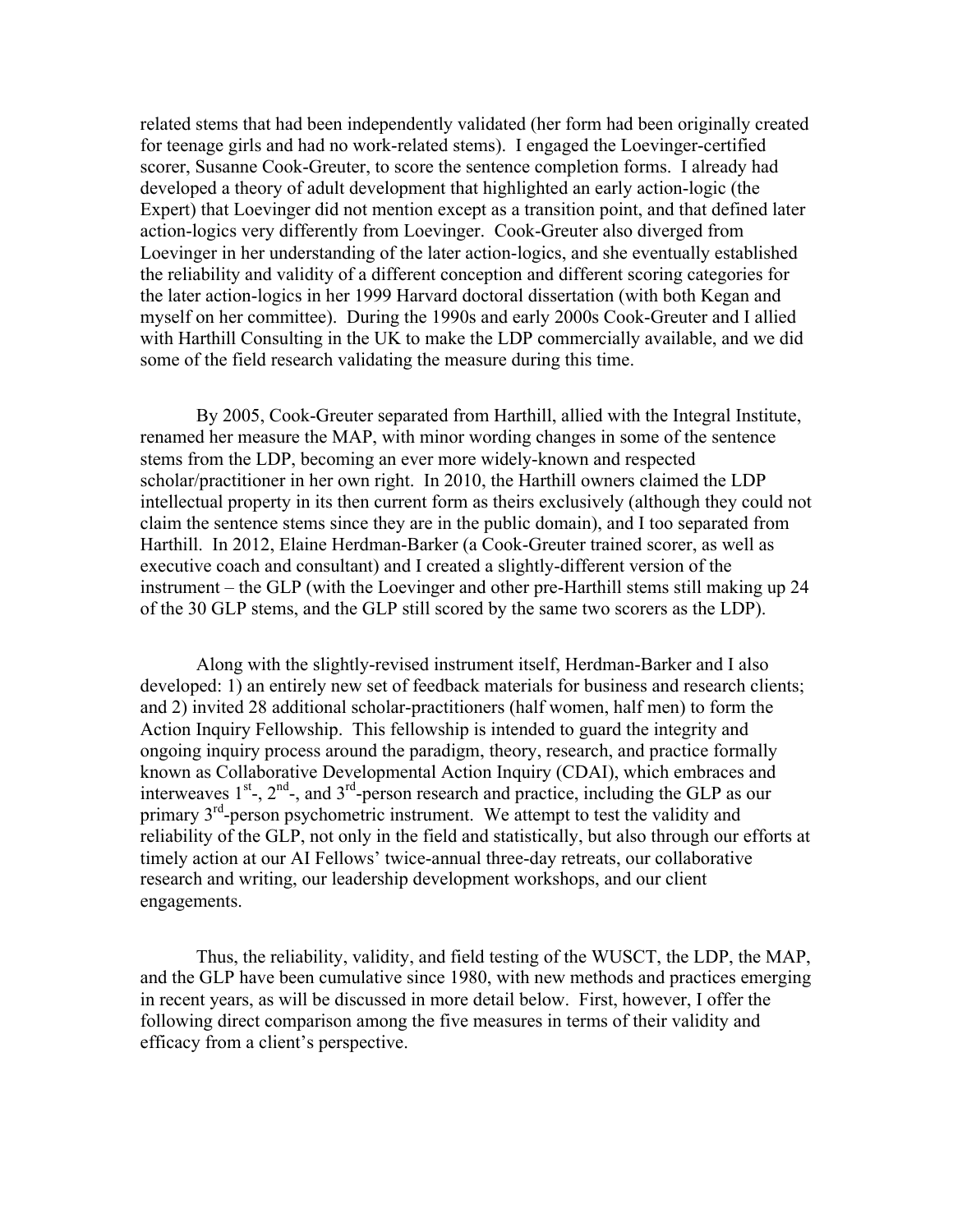#### **Pragmatic and Validity Considerations in Choosing Among the Five Measures**

**The SOI.** From the client's perspective, I first eliminate Kegan's SOI from further consideration – even though it is theoretically the most elegant and methodologically the most differentiated of the theories and measures. I nevertheless eliminate the SOI on pragmatic grounds because it is an interview of an hour or more, requiring further hours to analyze and score each interview. It is thus virtually impossible to administer, score, or debrief in any kind of bulk at any kind of reasonable price for large scale research, executive coaching, or consulting samples.

Nonetheless, for those trained in the SOI approach, it can be very useful for coaching executive clients and consulting to small executive teams. Moreover, Keganstudent Jennifer Garvey Berger and her partners have created the most deep-ranging global monthly conversations about developmental theory and practice through their Growth Edge Network calls. A recent [Helsing & Howell, 2014] *Journal of Management Inquiry* article illustrates both the SOI's research potential and its limitations. Bob Kegan and Lisa Lahey's 2016 book, *An Everyone Culture*, highlights three large, organizations that promote all their employees' development.

**The WUSCT.** Next, I eliminate the Loevinger WUSCT from further consideration – even though it is the original instrument from which the GLP, the LDP, and the MAP have grown… and even though a majority of the stems in each of the three more recent versions are stems from, and validated by, the initial WUSCT research… and even though, as well, many of the psychometric validity tests (i.e. tests of predicted correlations in relation to other measures of psychological constructs) are tests using the WUSCT, to which the LDP, MAP, and GLP still refer back as partial grounds for their validity.

My two main reasons for eliminating the WUSCT from consideration are that: 1) it lacks all face validity for professionals and leaders seeking to use it for insight and increased leadership action efficacy, since it lacks sentence stems relating to the work world, as well as any history of, or client report for, offering any feedback to support leadership development; 2) it contains a great deal of evaluative language to which clients and h.r. departments object; and 3) as Cook-Greuter (1999) long ago showed, the WUSCT also lacks both a coherent theory of, and methodology for, scoring the late Transforming and Alchemical action-logics. This is a key point because, as soon as organizations come to appreciate the rare competitive and cooperative advantages offered by senior executives measured as operating from the Transforming and early Alchemical action-logics, instruments capable of distinguishing such persons gain recognition for their educational and practical values.

**The LDP.** I turn next to the LDP as the chronologically first of the three measures and processes of feedback that share the most common heritage, that are most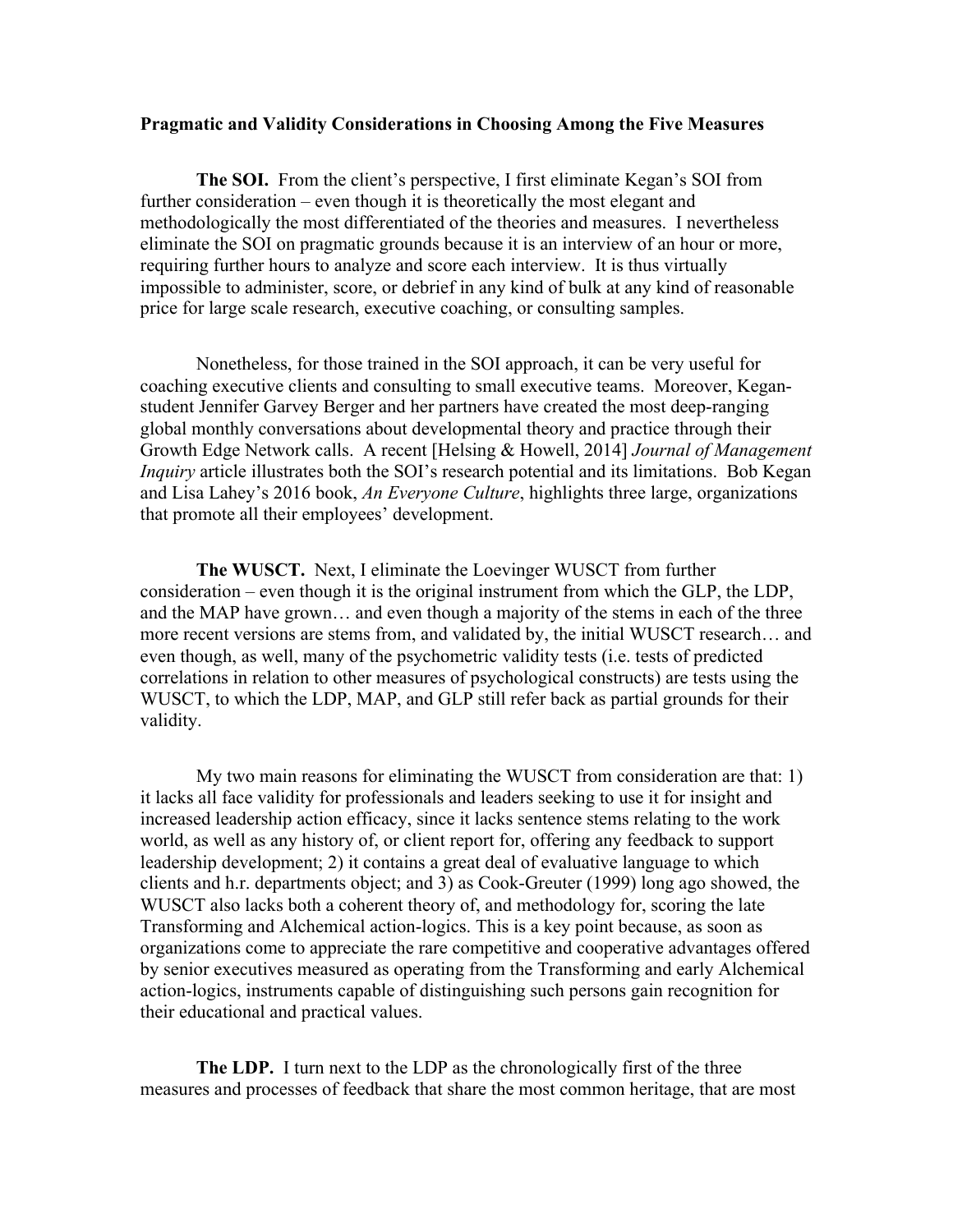similar to one another, and that are most directly focused on leadership development (namely the LDP, the MAP, and the GLP). Although in earlier years the LDP generated some of the most well-known findings supporting the transformational efficacy of CDAI, the recent history of the LDP results in: 1) its having lost both research principals of the measure (Susanne Cook-Greuter and myself); 2) a consequent lack of properly trained scorers or any recent, current, and going-forward publily available research on validity or reliability; and 3) its lack of profile-by-profile reliability review or systematic testing against clients' self-estimates. Together, these lacks make the LDP difficult to recommend.

By this process of elimination, I come to judge the MAP and the GLP as the two most practical and defensibly valid measures of leaders' developmental action-logics at present.

## **Comparing the MAP and the GLP**

Now I turn to the similarities and differences between the MAP and the GLP. I would say that the similarities include:

- a) the fact that they both benefit from Torbert and Cook-Greuter's quarter century of work in tandem on validity and reliability studies of the LDP, with Cook-Greuter now leading the MAP work and Torbert the GLP work;
- b) the fact that both versions of the measure are scored by Cook-Greutertrained scorers;
- c) the fact that they both benefit from Torbert's practical, theoretical, and empirical research into individual, organizational, and scientific developmental action-logics, which is responsible for much of the scientifically-tested external validity these measures can claim (i.e. their pertinence to questions of how leaders and organizations transform in the real world);
- d) the fact that both the MAP and the GLP have debriefers and executive coaches trained and authorized by Susanne Cook-Greuter (MAP) and Elaine Herdman-Barker (GLP);
- e) the fact that Cook-Greuter and her MAP-trained scorers, as well as Torbert, Herdman-Barker and other Action Inquiry Fellows, are all (relatively) advanced 1<sup>st</sup>-person action researchers (thus relatively aware of the way and degree that their actions and interpretations influence the clients with whom they are working).

Differences that I see between the GLP and the MAP include:

- a) the MAP report is somewhat more oriented toward psychological, theoretical, and methodological issues, whereas the GLP report is somewhat more oriented toward practicing leaders.
- b) certified MAP coaches receive nine days of workshop training, whereas authorized GLP coaches receive three days of workshop training;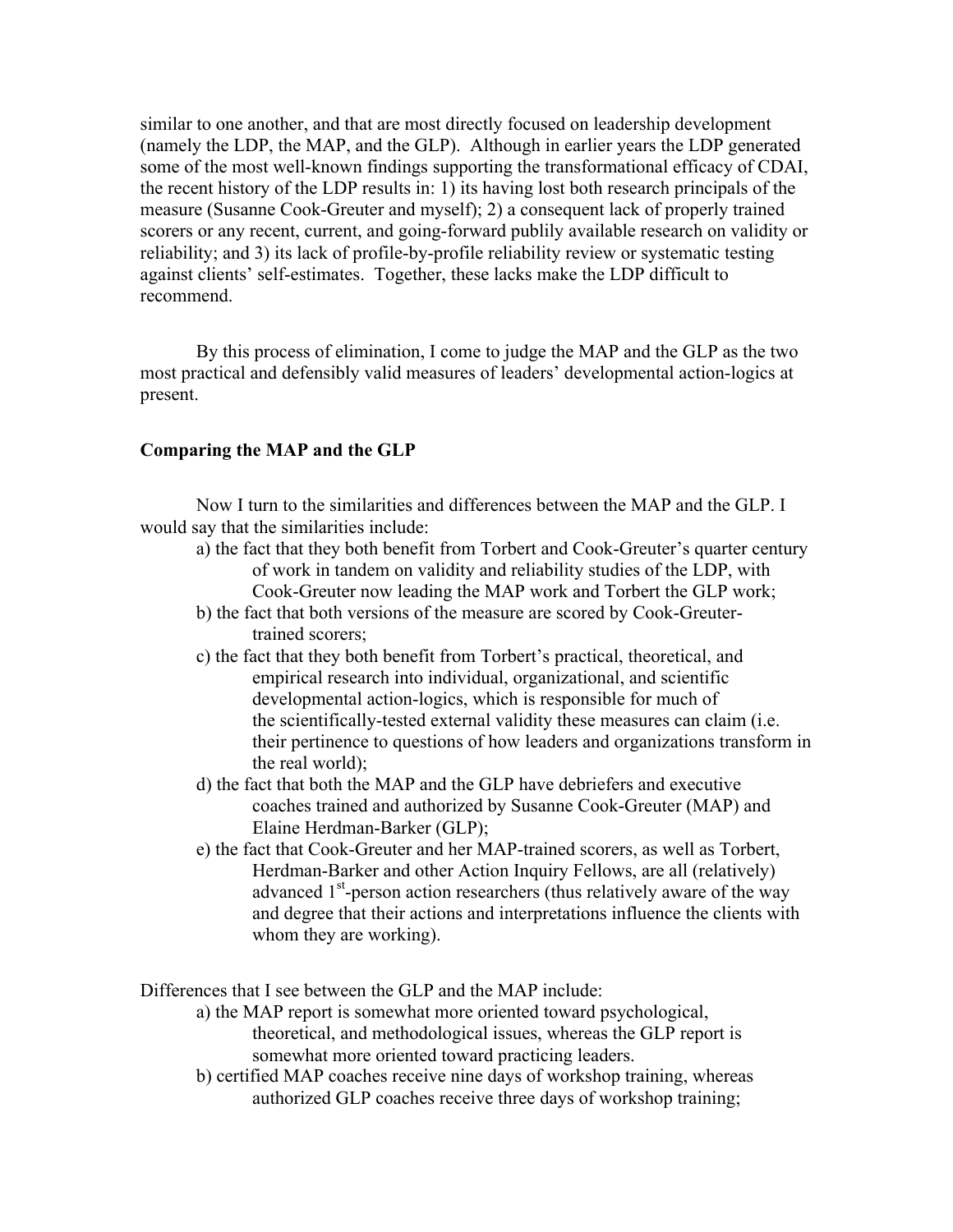- c) the MAP report is about three times longer than the GLP report;
- d) there are more recently published reliability and validity statistics on the GLP scorers (see below) than on the MAP scorers;
- e) reliability is checked on every single GLP score, as well as against client self-estimates; thus, reliability is tested for every client score (in a somewhat similar, though weaker, vein, the MAP scorers participate in regular calls to discuss interesting scoring and debriefing challenges and engage in ongoing training to maintain reliability levels);
- f) the GLP has renamed the 'Individualist' and 'Strategist' action-logics 'Redefining' and 'Transforming,' responding to concerns that the former names did not convey well the leadership advantages of those two actionlogics;
- g) perhaps *the biggest technical and theoretical difference* between the two measures is that the MAP scoring system claims to be able to find differences that make a leadership difference beyond the Alchemist developmental action-logic; by contrast the GLP scoring system ends at "Early Alchemist" (see explanation below). In support of the GLP approach, I know of no refereed publication supporting the MAP claim. However, in support of future research on the MAP position (and also in support of further research on the newest developmental measure, Terri O'Fallon's "StAGES") these measures may in the future yield significant new leadership findings.

(The reason I don't believe they will succeed in doing so is: 1) that they are not engaged in the necessary systematic external validity research so far as I can find out [O'Fallon is, however, conducting a 10 year study with 1<sup>st</sup>-person reports of outcomes, the results of which will surely be suggestive]); and 2) that the CDAI theory and practice, from which the GLP springs, claims that movement to 'Fully Alchemical,' 'Ironic,' and 'Elder' action-logics cannot be reliably measured by a purely linguistic social science measure [e.g. all five{now six}of the measures under review]. This is because the latest developmental transformations engage fundamentally pre-and-post linguistic qualities of attention physically and emotionally embodied in timely action; these qualities generate a more embracing attention than languaged thought to what occurs in the present and the emerging future].)

h) perhaps the biggest practical difference between the MAP and the GLP occurs **after** you've taken the measure and debriefed the MAP or GLP report. While the debriefing and coaching with regard to both measures is excellent, the GLP follow-up includes the whole arena of CDAI practices tested in many organizations. The CDAI approach includes not only the personal developmental action-logics, but also the organizational development action-logics, the scientific action-logics, the three types of feedback, and eight different types of power that can be interwoven in action. Thus, CDAI explicitly integrates  $1<sup>st</sup>$ ,  $2<sup>nd</sup>$ , and  $3<sup>rd</sup>$ -person research in the midst of practice, providing researcher/practitioners with a complex set of perspectives and the post-perspectival awareness relevant to taking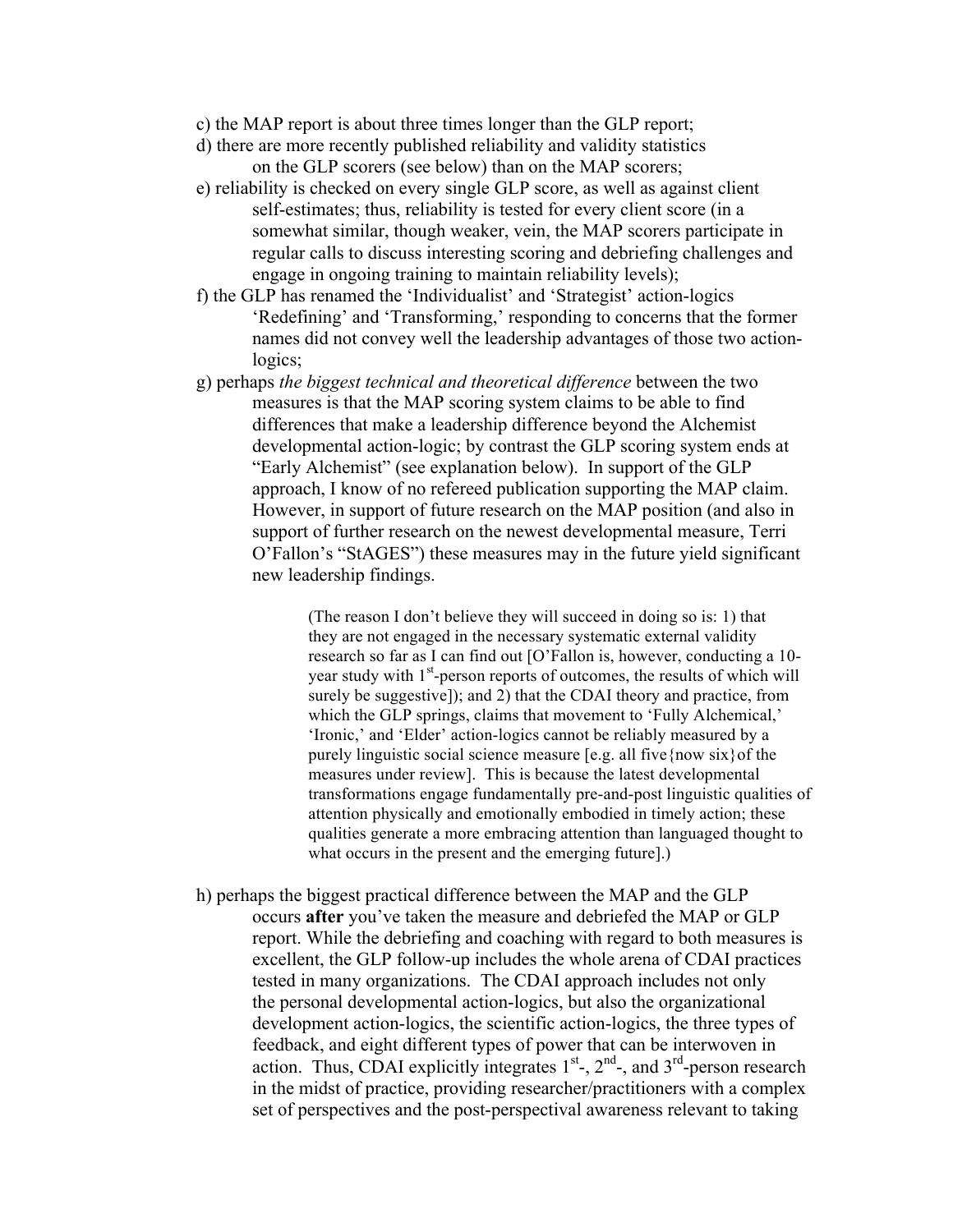timely action.

## **A Brief History of the Cumulative Reliability and Validity Testing of the Sentence Completion Measures**

This section offers an overview of the history of reliability and validity testing of the four sentence completion measures, all of which share about 80% of the same sentence stems.

In the 1960s, when I was learning social science at Yale, the most advanced and authoritative methodological wisdom by those working within the Empirical Positivist paradigm (Popper, Campbell and Stanley, etc.)… Was that, if you wanted to develop and use a new measure that relied on expert scoring (like the SOI, WUSCT, LDP, MAP, GLP, or StAGES), you first needed to develop high reliability among scorers (.80 at minimum; over .90 impressive). Otherwise, its scoring would be purely arbitrary and any attempts at correlating the measure in predictable ways with other psychological or sociological measures or real world outcomes could not help but be spurious, and would almost certainly not be statistically significant.

If you succeeded in the first task (achieving reliability), you would next establish "internal validity" or "psychometric validity" which, broadly but incompletely, means testing it against other measures that have already proven their worth in the social science community. Loevinger and her students' work with the WUSCT addressed itself largely to these two issues of reliability and internal validity. Thus, for example, Loevinger trained scorers to high levels of reliability, and tested the WUSCT against many other measures, such as Rokeach's Closed-Open Values measure, accurately predicting a high correlation between later developmental action-logics and Openness.

After that stage of internal and psychometric validity testing, according to methodological opinion, you explored the measure's "external validity," which, again broadly and again incompletely, means testing the measure against some predicted realworld outcomes. This is the type of testing my colleagues and I have been most interested in doing over the past 30+ years in relation to the LDP/MAP/GLP family of instruments. Statistically significant results of external validity testing not only provide new substantive social science knowledge, but also reinforce the validity of the instrument itself. For example, we have found very powerful correlations (accounting for more than half the variance in the outcomes) in terms of the organizational action-logic necessary before an organization systematically supports leadership development at work (Torbert & Fisher, 1992). Another finding that accounts for more than half the variance shows which leadership action-logics are necessary to reliably succeed in generating organizational transformation (Rooke & Torbert, 1998). More specifically, only those CEOs and lead consultants who have measured at the Transforming or early Alchemical action-logics reliably generate positive organizational transformation (leading to larger market share, profits, and reputation).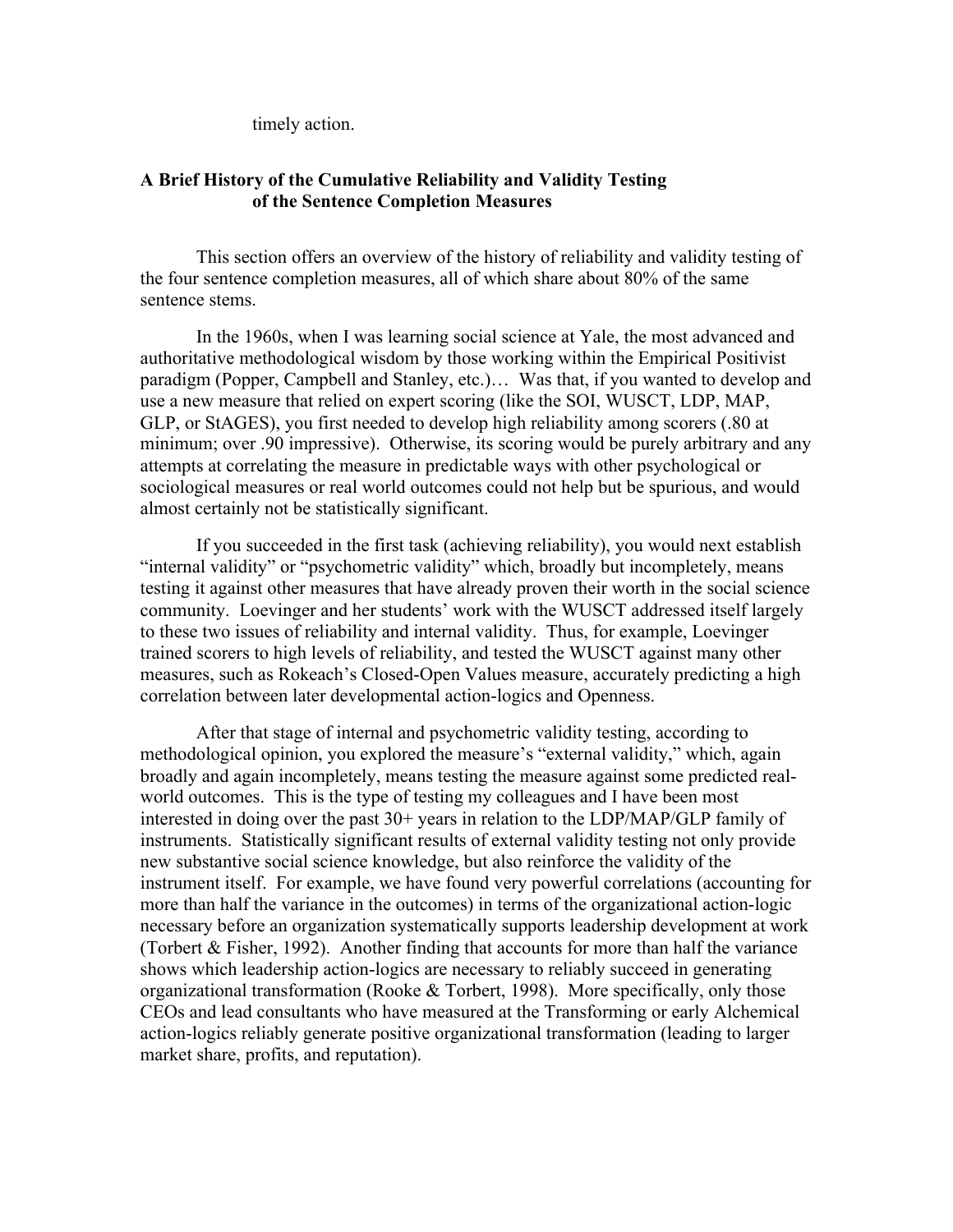Once a measure has satisfied reliability, internal-validity, and external-validity criteria, it and/or its scorers need only satisfy external-validity tests henceforward, since no measure can repeatedly show statistically-significant, externally-valid results unless it is being scored reliably and actually measures the variable it claims to measure (internal validity). The external validity tests become increasingly persuasive as one uses additional methods and research designs (e.g. laboratory experiments, field action research, interviews, non-obtrusive measures, etc.), as has been the case in the external validity testing related to the LDP/GLP family of measures (Torbert, 1994).

Once scorers of a measure have attained reliability as determined by traditional reliability tests (where both scorers separately score the same set of items and their level of agreement is assessed), the best way to maintain and increase reliability and accuracy on a measure by measure basis is to conduct a reliability test on the scoring of each measure, by having a second scorer review the first. For example, this kind of reliability test has been conducted twice in recent years on the GLP scorers. In a 2009 review of 805 measures, each of which could have been scored at 13 different levels (e.g. Early Diplomatic, Diplomatic, Late Diplomatic, etc.). The result showed a .96 Pearson correlation between the two scorers, with perfect agreement in 72% of the cases, with a 1/3 action-logic disagreement in 22% of the cases, and with only one case of a disagreement larger than one full action-logic. The cases of disagreement led to negotiated agreements prior to feedback to clients, and these agreements were presumably more accurate in most cases than the original score. Thus, this process not only served as a reliability test, but also made the results offered to clients more accurate.

Some argue that a short reliability test where each rater rates the same ten sentence completions without knowledge of how the other is rating them is a 'stiffer' test. But the glaring, undiscussed weakness of such reliability tests, for which scorers can specially prepare and take under optimal conditions of rest and alertness, is that you can never tell whether they in fact generalize to the scorers' day-to-day scoring. A second argument against the kind of reliability test described in the previous paragraph is that the second scorer will be motivated to agree with the first in order to achieve high percentages of agreement. But the second scorer has two much more operative motivations for honestly disagreeing with the first scorer when that is the case: 1) if clients' receive systematically undefensible scores not useful in their further development, GLP work will dry up altogether; and 2) if GLPs are not accurately scored, they will be of no use in training future scorers how to score.

In early 2016, a stratified sample of the 78 most recent GLP sentence completion forms from 2015 (10 Expert, 20 Achiever, 20 Redefining, 20 Transforming, and 8 Early Alchemical) were reviewed for reliability between the scorers, not only in terms of protocol scores, but also of item scores within each protocol. This study found perfect agreement on the protocol score in 94% of the cases and only a 1/3 action-logic disagreement in the other 6% (remembering that these disagreements were abjudicated prior to release of the results to clients). In terms of item scores, there was 98% perfect agreement between the two scorers, only 4 cases in 2340 stem scores of a two-actionlogic disagreement, and no cases of a larger disagreement. When one compares these results to the ones seven years previously by the same two GLP scorers, one sees a 22%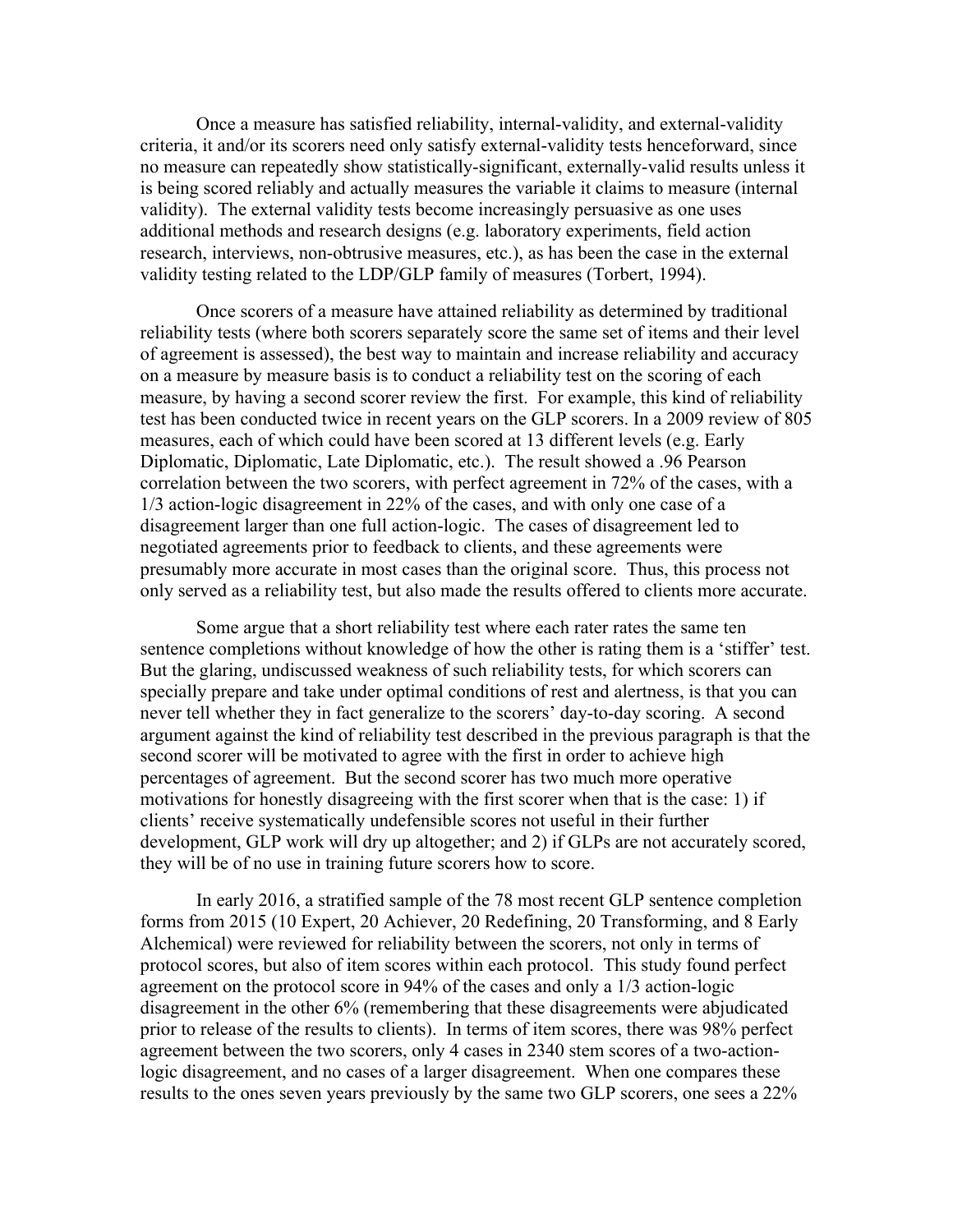increase in perfect agreement. This increase in agreement presumably occurs at least in part because of the continuing, measure by measure comparisons of scores between the scorers throughout the years.

In late 2016, two new GLP scorers have completed their training with Elaine Herdman Barker. A test of reliability between the new scorers' ratings of each of the 30 sentence stem responses on 30 protocols and Herdman Barkers scores show the levels of precise agreement at 87.1% and 87.4%, with a disagreement of two levels occurring in less than 1% of the cases.

In addition to this novel commitment to measure by measure reliability testing between scorers, every client/research-participant who takes the GLP is introduced to a systematic self-assessment process of their own action-logic prior to receiving feedback about their center-of-gravity action-logic from the GLP. In a 2015 test of 66 cases, clients' estimates differed from the GLP analysis in only 6 (or 9%) of the cases. In 4 of these cases, discussion with the debriefer led to client agreement with the GLP score (usually because the client realized that the conditions they blamed for their score [e.g. that they were rushed or tired] were their usual conditions at work and therefore reflected their general work action-logic). In the other 2 cases, the GLP debriefer came to agree with the participants' self-estimate (because English was not the respondents' first language and affected their written performance [the GLP now permits participants to use Spanish or Russian, and the MAP can be taken in Spanish, German, French, Portuguese, or Russian). Thus, in 94% of the cases studied, the client accepted the validity of the GLP analysis. This process of case-by-case exploration of reliability with research participants is, simultaneously, a new form of reliability testing and a new form of external validity testing.

Another new way of inviting clients, research subjects, and other new audiences to become aware of developmental theory and make an informal self-estimate of their own action-logic is through the use of the TRANSFORMATIONS Life Logics card decks that Action Inquiry Associates and the Center for Creative Leadership have collaborated in producing. See http://www.leadingeffectively.com/leadershipexplorer/announcing-a-new-version-of-transformations/

**A Construct Validity Test.** In a different domain, a 2009 test of the validity of the sentence completion measure involved predicting a difference that should theoretically exist between early action-logic and late action-logic protocols, and then seeing whether it exists empirically. Using the 891 measures already mentioned, a cluster analysis test of construct validity was conducted to assess whether the theoretically-predicted difference in cognitive complexity between Conventional actionlogics (up through late-Achiever) and Post-Conventional action-logics (starting at early-Redefining) could be found in a statistically different clustering of factors in two subsamples. The prediction is that Conventional thinking involves sharply distinct classes of phenomena, whereas Post-Conventional thinking involves more mutable conceptual boundaries. We analyzed the underlying pattern of two separate sub-samples: 1) 830 protocols rated overall as 'Conventional'; and 2) 61 protocols rated overall as 'Postconventional.'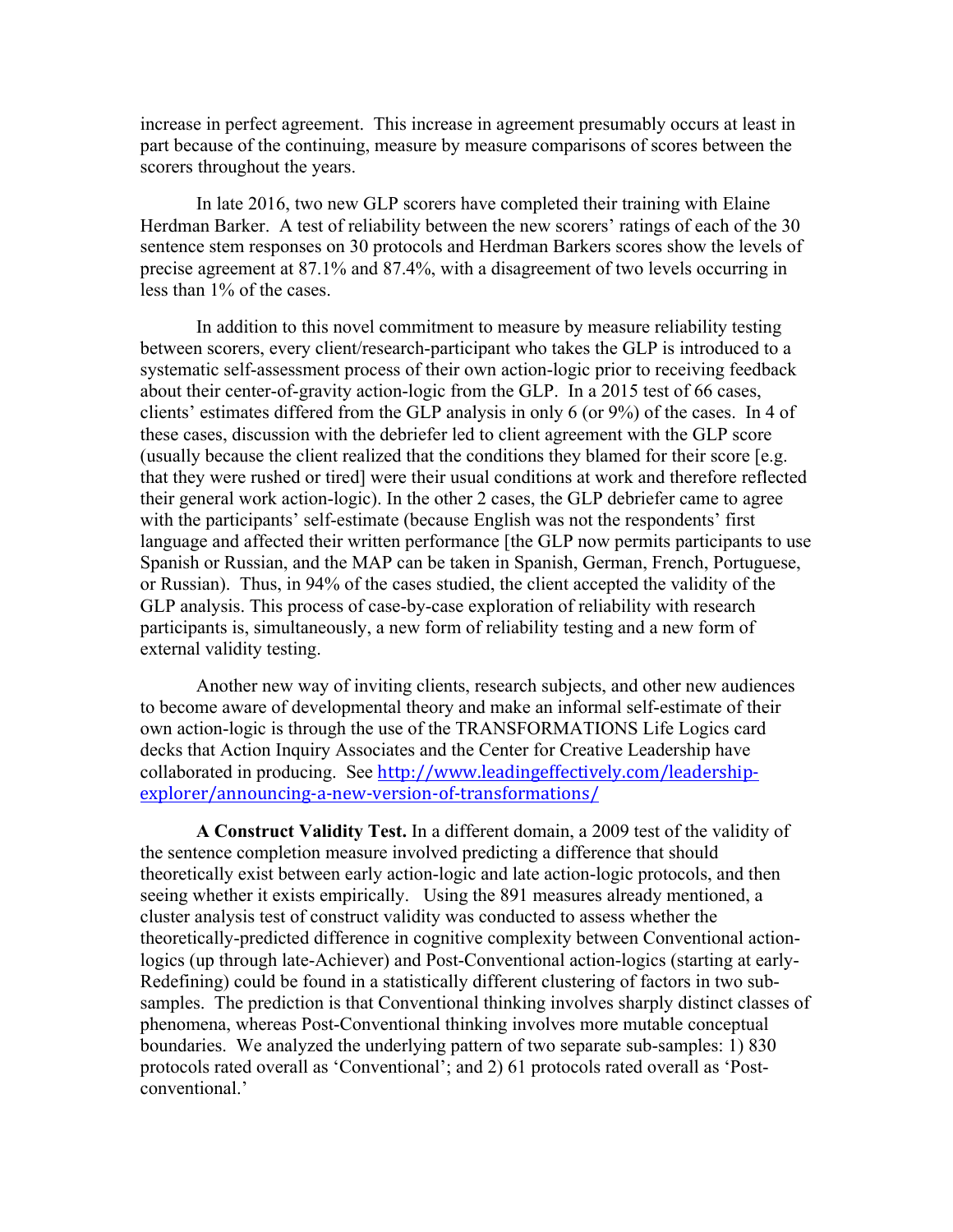We found a remarkable, qualitative difference between the Conventional and Post-Conventional cluster analyses, immediately observable in the two figures in Livne-Tarandach and Torbert (*Integral Review*, 2009). For the Conventional action-logics, stem-response ratings load on eight distinct factors, each of the eight nodes indicating a similar pattern of answers and scores. For example, stems 3, 17, 20, 22, 24 that make up cluster 6 reflect the high correlation in scores assigned to this set of stem-responses across the different respondents. Overall, this cluster analysis of the factors, or overarching themes, that emerge when analyzing Conventional protocols is itself quite conventional statistically: distinct clusters or factors show up, with different sentence stems associated with each distinct factor. The factors are, in short, conceptually distinct.

In contrast, we found a strikingly different pattern emerging from Post-Conventional profiles. For the Post-conventional action-logics (Redefining and later), stem-responses loaded on 11 factors, but loadings were not confined to one factor per stem. More than half (52%) of the stems loaded on two factors or more (9 stems loaded on 2 factors, 7 loaded on 3 factors, and 3 loaded on 4 factors).

The stably-focused Conventional factor loadings represent a relatively simple mental map, with Aristotelian-ly distinct, independent, lasting categories ("nothing can be both A and not-A"), as one would theoretically expect of action-logics up through the Conventional. In contrast, the complexity of the Post-Conventional sets of loadings suggest that Post-Conventionals hold a systems-oriented, inter-independent, wedding-ofopposites 'living' mental mapping process.

Plato's two distinctive images for the nature of thought in the *Thaeatetus* – as either 'marks on a wax tablet' of the mind, or 'birds flying about in an aviary' of the mind – seem remarkably apt as metaphorical summaries of the statistical difference between Conventional and Post-Conventional thought.

The ability of the post-WUSCT sentence completion measures to make such distinctions, and the ability of CDAI organization transformation practices to support both individual and organizational development during and after the debriefing of the GLP, suggest the distinct credibility and efficacy of measures like the MAP and the GLP, when used within the CDAI paradigm of research and practice.

#### **For Further Reference**

Torbert, Cook-Greuter & Associates' 2004 book *Action Inquiry: The Secret of Timely and Transforming Leadership* is the most accessible and complete practitioner's guide to CDAI, and also includes a review of scientific literature in its "Concluding Scientific Postscript." Together, Torbert's 1973 book *Learning from Experience: Toward Consciousness* and his 1991 book *The Power of Balance: Transforming Self, Society and Scientific Inquiry* convey the theoretical and existential foundations of "living inquiry." Cook-Greuter's 1999 Harvard dissertation, *Postautonomous Ego Development*, offers and methodologically defends her different construal from Loevinger of the later action-logics. Livne-Tarandach & Torbert's 2009 *Integral Review* article and Torbert's 2013 *Integral Review* article "Listening into the Dark: An essay testing the validity and efficacy of CDAI for describing and encouraging transformations of self, society, and scientific inquiry" offer the most complete exploration of the grounds